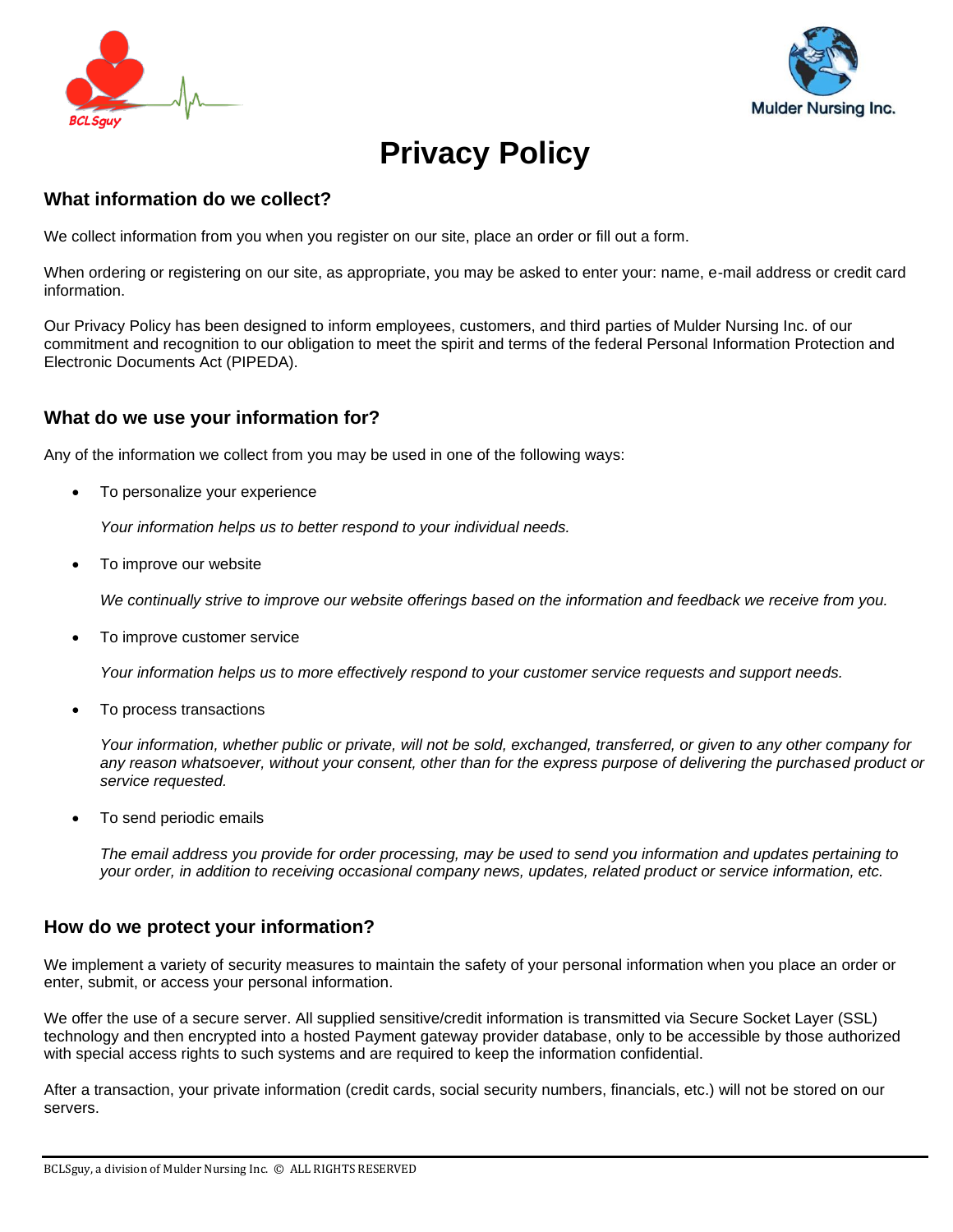



## **Do we use cookies?**

We use cookies to improve user experience and analyze website traffic. By accessing content or clicking "Accept", you agree to our website's cookie use as described in our [Cookie Policy.](https://bclsguy.com/)

You can change your cookie settings at any time by clicking "Browser Preferences".

# **Do we disclose any information to outside parties?**

We do not sell, trade, or otherwise transfer to outside parties your personally identifiable information.

This does not include trusted third parties who assist us in operating our website, conducting our business, or servicing you, so long as those parties agree to keep this information confidential.

We may also release your information when we believe release is appropriate to comply with the law, enforce our site policies, or protect ours or others' rights, property, or safety. However, non-personally identifiable visitor information may be provided to other parties for marketing, advertising, or other uses.

# **Third party links**

Occasionally, at our discretion, we may include or offer third party products or services on our website. These third-party sites have separate and independent privacy policies.

We therefore have no responsibility or liability for the content and activities of these linked sites. Nonetheless, we seek to protect the integrity of our site and welcome any feedback about these sites.

Third-party links on this site may direct you to third-party websites that are not affiliated with us. We are not responsible for examining or evaluating the content or accuracy and we do not warrant and will not have any liability or responsibility for any third-party materials or websites, or for any other materials, products, or services of third parties.

We are not liable for any harm or damages related to the purchase or use of goods, services, resources, content, or any other transactions made in connection with any third-party websites. Please review carefully the third-party's policies and practices and make sure you understand them before you engage in any transaction. Complaints, claims, concerns, or questions regarding third-party products should be directed to the third-party.

## **Online Privacy Policy Only**

This online privacy policy applies only to information collected through our website and not to information collected offline.

#### **Your Consent**

By using our site, you consent to our privacy policy.

### **Changes to our Privacy Policy**

If we decide to change our privacy policy, we will post those changes on this page.